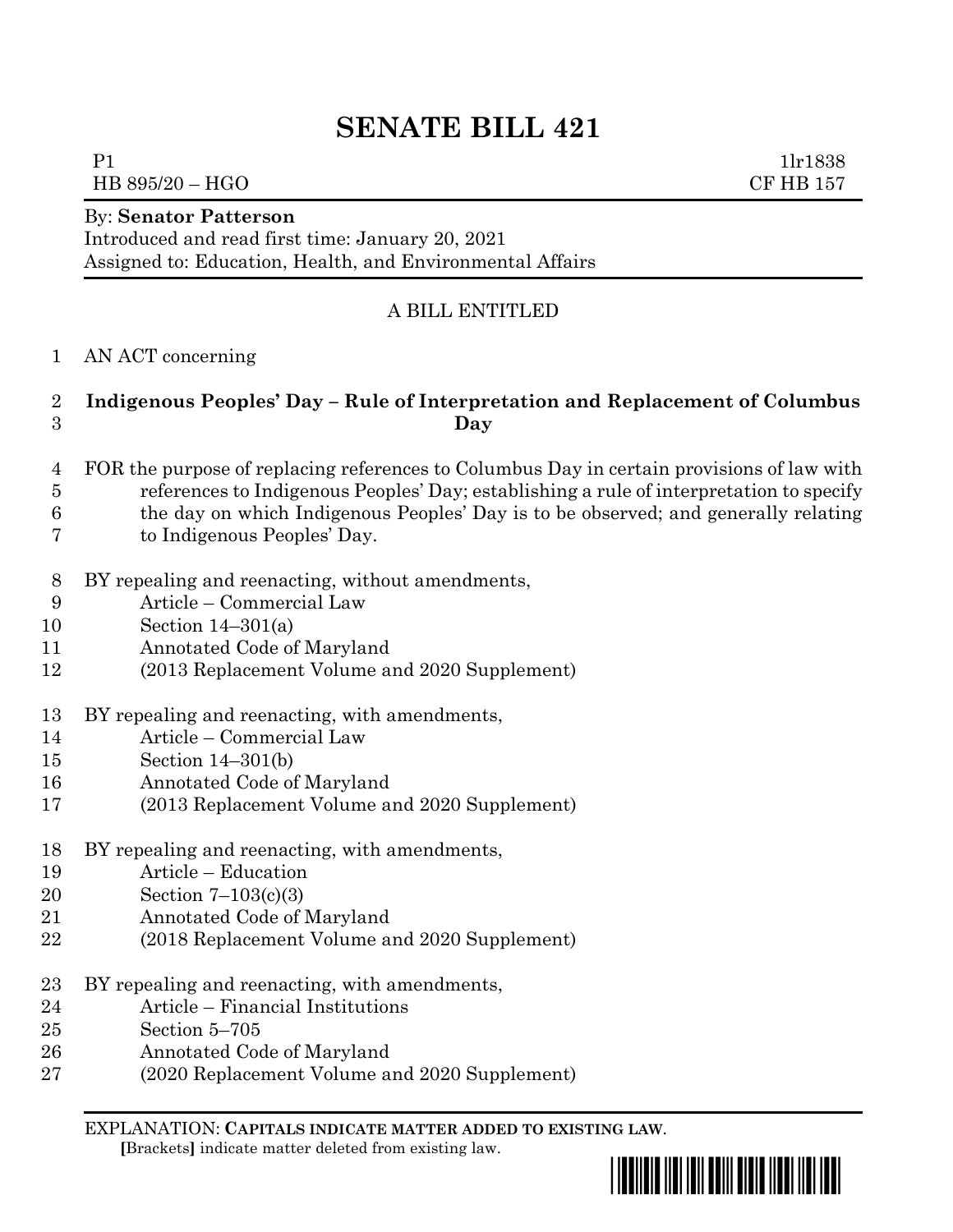- BY repealing and reenacting, with amendments,
- Article General Provisions
- Section 1–111
- Annotated Code of Maryland
- (2019 Replacement Volume and 2020 Supplement)

## BY adding to

- Article General Provisions
- Section 1–111.1
- Annotated Code of Maryland
- (2019 Replacement Volume and 2020 Supplement)
- BY repealing and reenacting, with amendments,
- Article State Personnel and Pensions
- Section 9–201
- Annotated Code of Maryland
- (2015 Replacement Volume and 2020 Supplement)

 SECTION 1. BE IT ENACTED BY THE GENERAL ASSEMBLY OF MARYLAND, That the Laws of Maryland read as follows:

## **Article – Commercial Law**

- 14–301.
- (a) In this subtitle the following words have the meanings indicated.

 (b) "Business day" means any calendar day except Sunday or the following business holidays: New Year's Day, Washington's Birthday, Memorial Day, Independence Day, Labor Day, **[**Columbus Day**] INDIGENOUS PEOPLES' DAY**, Veterans' Day, Thanksgiving Day, and Christmas Day.

## **Article – Education**

7–103.

 (c) (3) The public schools shall devote a part of at least one day to appropriate exercises for each of the following:

- (i) Washington's Birthday;
- (ii) Lincoln's Birthday;
- (iii) Veterans' Day;
- (iv) **[**Columbus Day**] INDIGENOUS PEOPLES' DAY**;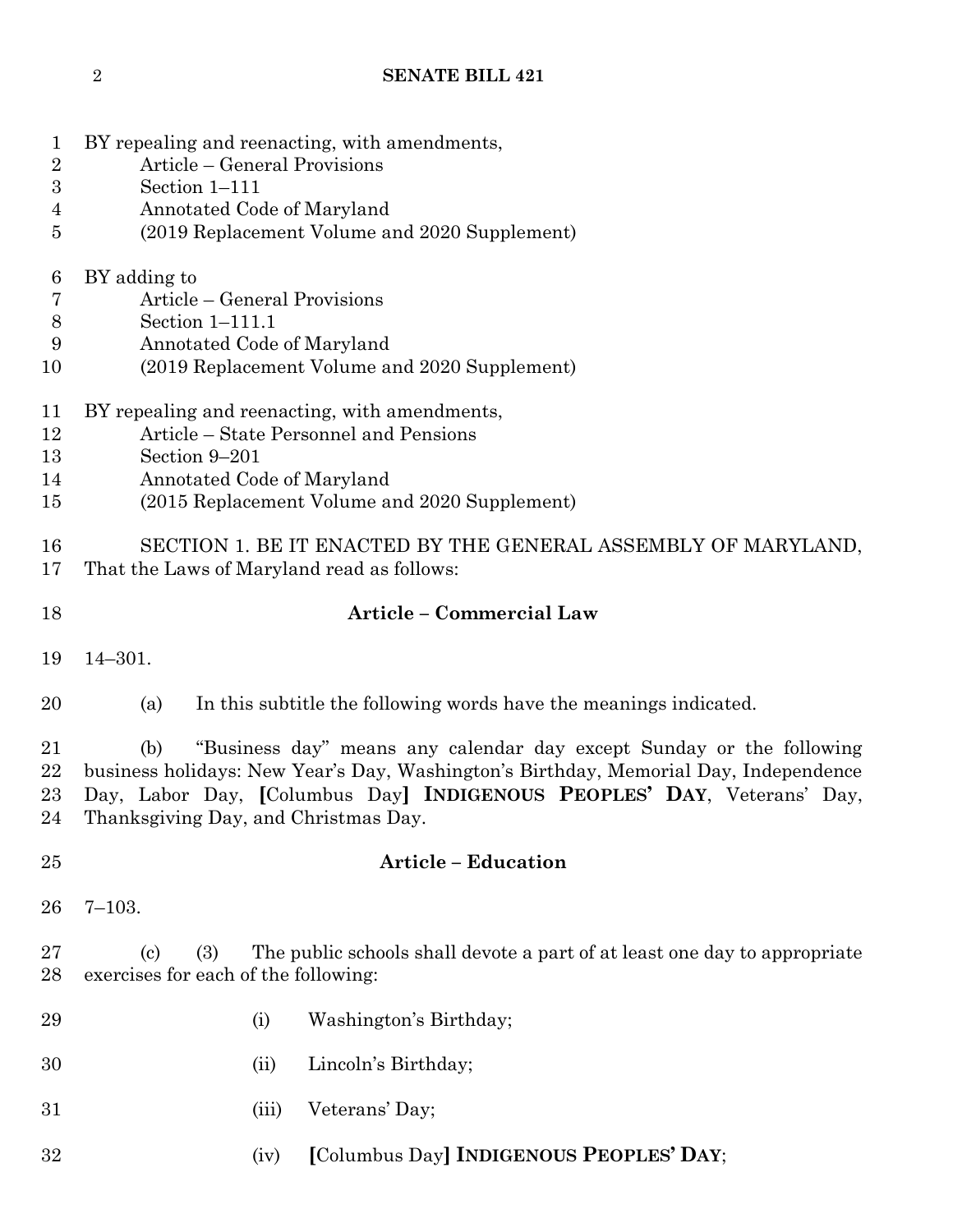## **SENATE BILL 421** 3

| $\mathbf{1}$                         |                                        | (v)     | Arbor Day;                                                                                                                                          |
|--------------------------------------|----------------------------------------|---------|-----------------------------------------------------------------------------------------------------------------------------------------------------|
| $\boldsymbol{2}$<br>$\boldsymbol{3}$ |                                        | (vi)    | Black History Month, with an emphasis on Harriet Tubman and<br>Frederick Douglass and the contributions they made in the fight against slavery; and |
| $\overline{4}$                       |                                        | (vii)   | Any other day of national significance.                                                                                                             |
| $\overline{5}$                       |                                        |         | <b>Article - Financial Institutions</b>                                                                                                             |
| 6                                    | $5 - 705.$                             |         |                                                                                                                                                     |
| 7<br>8                               | (1)<br>(a)                             |         | Subject to paragraph (2) of this subsection, each banking institution<br>shall be closed on the following legal holidays:                           |
| 9                                    |                                        | (i)     | New Year's Day;                                                                                                                                     |
| 10                                   |                                        | (ii)    | Dr. Martin Luther King, Jr.'s Birthday;                                                                                                             |
| 11                                   |                                        | (iii)   | Washington's Birthday;                                                                                                                              |
| 12                                   |                                        | (iv)    | Good Friday;                                                                                                                                        |
| 13                                   |                                        | (v)     | Memorial Day;                                                                                                                                       |
| 14                                   |                                        | (vi)    | Independence Day;                                                                                                                                   |
| 15                                   |                                        | (vii)   | Labor Day;                                                                                                                                          |
| 16                                   |                                        | (viii)  | [Columbus Day] INDIGENOUS PEOPLES' DAY;                                                                                                             |
| 17                                   |                                        | (ix)    | Veterans' Day;                                                                                                                                      |
| 18                                   |                                        | (x)     | Thanksgiving Day; and                                                                                                                               |
| 19                                   |                                        | $(x_i)$ | Christmas Day.                                                                                                                                      |
| 20<br>21                             | (2)<br>holiday, a banking institution: | (i)     | When a legal holiday differs from the corresponding federal                                                                                         |
| 22                                   |                                        |         | May be closed on both holidays; and<br>1.                                                                                                           |
| 23                                   |                                        |         | 2.<br>Shall be closed on one of the holidays.                                                                                                       |
| 24<br>$25\,$                         |                                        | (ii)    | When there is no corresponding federal holiday for a legal<br>holiday listed in paragraph (1) of this subsection, a banking institution:            |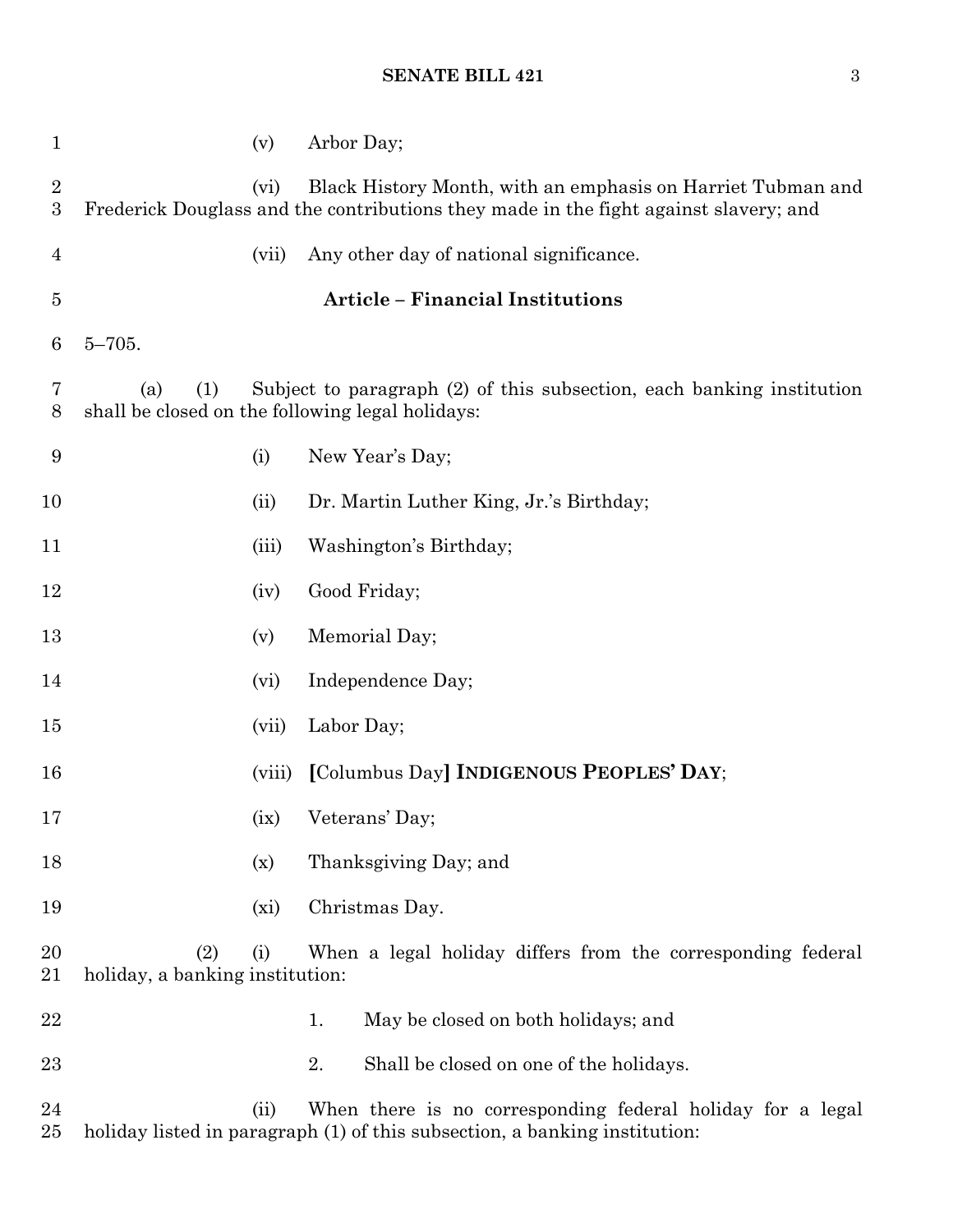|                     | $\overline{4}$                          |       | <b>SENATE BILL 421</b>                                                                                                                              |
|---------------------|-----------------------------------------|-------|-----------------------------------------------------------------------------------------------------------------------------------------------------|
| $\mathbf{1}$        |                                         |       | May be closed on the legal holiday; or<br>1.                                                                                                        |
| $\overline{2}$      |                                         |       | 2.<br>May remain open on the legal holiday.                                                                                                         |
| 3<br>$\overline{4}$ | (b)<br>(1)<br>an optional bank holiday. |       | Each legal holiday that is not listed in subsection (a) of this section is                                                                          |
| $\overline{5}$<br>6 | (2)                                     |       | When, as to any optional bank holiday, the legal holiday differs from<br>the corresponding federal holiday, a banking institution may be closed on: |
| 7                   |                                         | (i)   | Both holidays;                                                                                                                                      |
| 8                   |                                         | (ii)  | The legal holiday; or                                                                                                                               |
| 9                   |                                         | (iii) | The federal holiday.                                                                                                                                |
| 10                  |                                         |       | <b>Article - General Provisions</b>                                                                                                                 |
| 11                  | $1 - 111.$                              |       |                                                                                                                                                     |
| 12<br>13            | (a)<br>means:                           |       | In this Code and any regulation or directive adopted under it, "legal holiday"                                                                      |
| 14                  | (1)                                     |       | January 1, for New Year's Day;                                                                                                                      |
| 15                  | (2)                                     | (i)   | January 15, for Dr. Martin Luther King, Jr.'s birthday; or                                                                                          |
| 16<br>17<br>18      | States Congress;                        | (ii)  | if the United States Congress designates another day for<br>observance of Dr. Martin Luther King, Jr.'s birthday, the day designated by the United  |
| 19                  | (3)                                     |       | February 12, for Lincoln's birthday;                                                                                                                |
| 20                  | (4)                                     |       | the third Monday in February, for Washington's birthday;                                                                                            |
| 21                  | (5)                                     |       | March 25, for Maryland Day;                                                                                                                         |
| 22                  | (6)                                     |       | Good Friday;                                                                                                                                        |
| 23                  | (7)                                     | (i)   | May 30, for Memorial Day; or                                                                                                                        |
| 24<br>$25\,$        |                                         | (ii)  | if the United States Congress designates another day for<br>observance of Memorial Day, the day designated by the United States Congress;           |
| 26                  | (8)                                     |       | July 4, for Independence Day;                                                                                                                       |
| $27\,$              | (9)                                     |       | the first Monday in September, for Labor Day;                                                                                                       |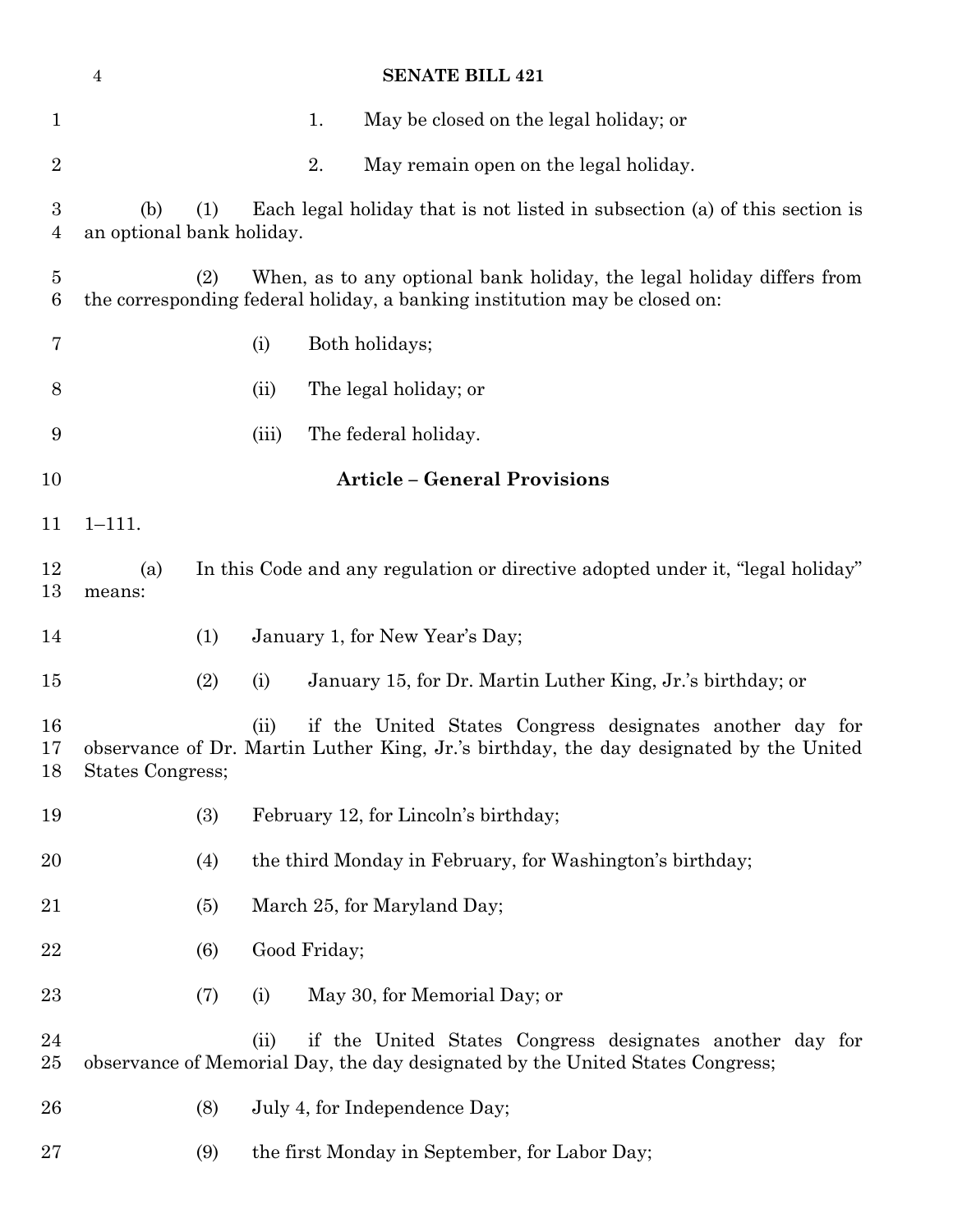## **SENATE BILL 421** 5

| $\mathbf{1}$               | (10)                            | September 12, for Defenders' Day;                                                                                                                |
|----------------------------|---------------------------------|--------------------------------------------------------------------------------------------------------------------------------------------------|
| $\overline{2}$             | (11)                            | October 12, for Columbus Day; or<br>(i)                                                                                                          |
| $\boldsymbol{3}$<br>4<br>5 | <b>INDIGENOUS PEOPLES' DAY;</b> | if the United States Congress designates another day for<br>(ii)<br>observance of Columbus Day, the day designated by the United States Congress |
| 6                          | (12)                            | November 11, for Veterans' Day;                                                                                                                  |
| 7                          | (13)                            | the fourth Thursday in November, for Thanksgiving Day;                                                                                           |
| 8                          | (14)                            | the Friday after Thanksgiving Day, for American Indian Heritage Day;                                                                             |
| 9                          | (15)                            | December 25, for Christmas Day;                                                                                                                  |
| 10                         | (16)                            | each statewide general election day in the State; and                                                                                            |
| 11<br>$12\,$               | (17)                            | each other day that the President of the United States or the Governor<br>designates for general cessation of business.                          |
| 13<br>14                   | (b)<br>observed on:             | Except as otherwise expressly provided in the Code, a legal holiday shall be                                                                     |
| $15\,$                     | (1)                             | the date specified in subsection (a) of this section; or                                                                                         |
| 16                         | (2)                             | if that date falls on a Sunday, on the next Monday after that date.                                                                              |
| 17                         | $1 - 111.1.$                    |                                                                                                                                                  |
| 18<br>19                   | <b>SHALL BE OBSERVED ON:</b>    | EXCEPT AS OTHERWISE PROVIDED IN THE CODE, INDIGENOUS PEOPLES' DAY                                                                                |
| 20                         | (1)                             | <b>OCTOBER 12; OR</b>                                                                                                                            |
| 21<br>22<br>23             | (2)<br><b>STATES CONGRESS.</b>  | IF THE UNITED STATES CONGRESS DESIGNATES ANOTHER DAY<br>FOR THE OBSERVANCE OF COLUMBUS DAY, THE DAY DESIGNATED BY THE UNITED                     |
| 24                         |                                 | <b>Article - State Personnel and Pensions</b>                                                                                                    |
| 25                         | $9 - 201.$                      |                                                                                                                                                  |
| 26                         |                                 | In this title, "employee holiday" includes:                                                                                                      |